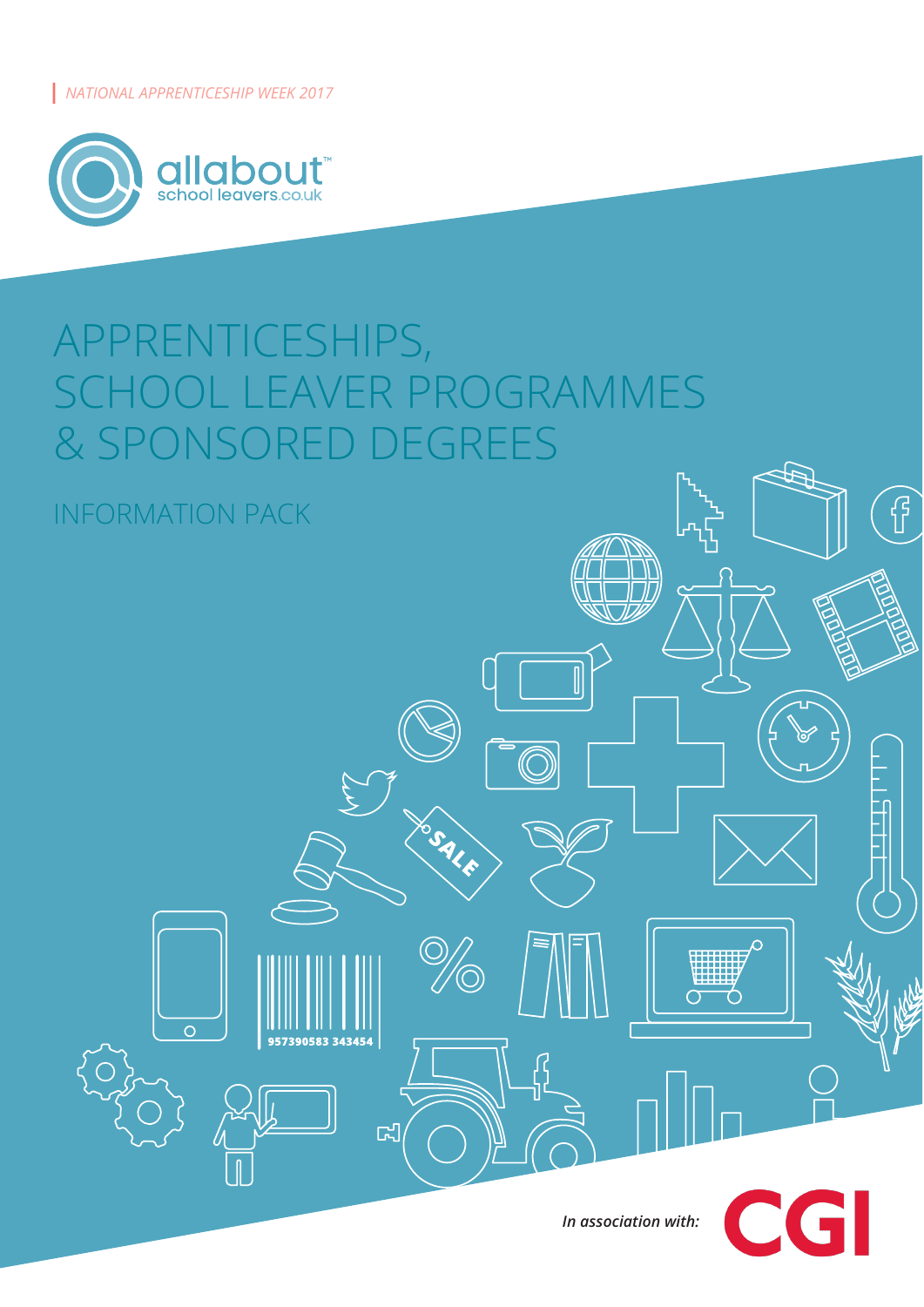#### **CONTENTS**

#### *Apprenticeships*

- What is an apprenticeship? *4*
- Levels of apprenticeship *5*
- Spotlight on CGI's Degree Apprenticeship *6-7*
- Benefits & challenges of apprenticeships *8*
- Employers offering apprenticeships *9-10*

#### *School Leaver Programmes & Sponsored Degrees*

- What is a school leaver programme? *12*
- What is a sponsored degree programme? *13*
- Benefits & challenges of school leaver & sponsored degree programmes *14*
- Employers offering school leaver programmes & sponsored degrees *15*
- *Useful resources 16*

# Welcome

It's easy to think that doing A-levels and then applying for university is the best option when considering your future, but there are many other great ways of starting off in the world of work.

Apprenticeships are getting more popular and varied by the year: there are programmes available in every specialism, from science to design, and the government is committed to creating three million new apprenticeships by 2020. The recently launched Degree Apprenticeships even offer a way of gaining a full university degree without tuition fees, while earning a full-time salary. Modern apprenticeships offer school leavers quality work experience, qualifications, and a salary.

Unfortunately, there is still a lack of awareness of apprenticeships, school leaver programmes and sponsored degree programmes amongst school students. The responsibility of providing careers guidance has been placed solely in schools' hands, leaving it up to teachers and careers advisors to educate school students about their options. With high tuition fees and youth unemployment, it's crucial that apprenticeships and school leaver programmes are given the same attention as university in schools.

In this pack, you'll find guides to apprenticeships, school leaver programmes, and sponsored degrees, as well as plenty of other useful information. So dig in!



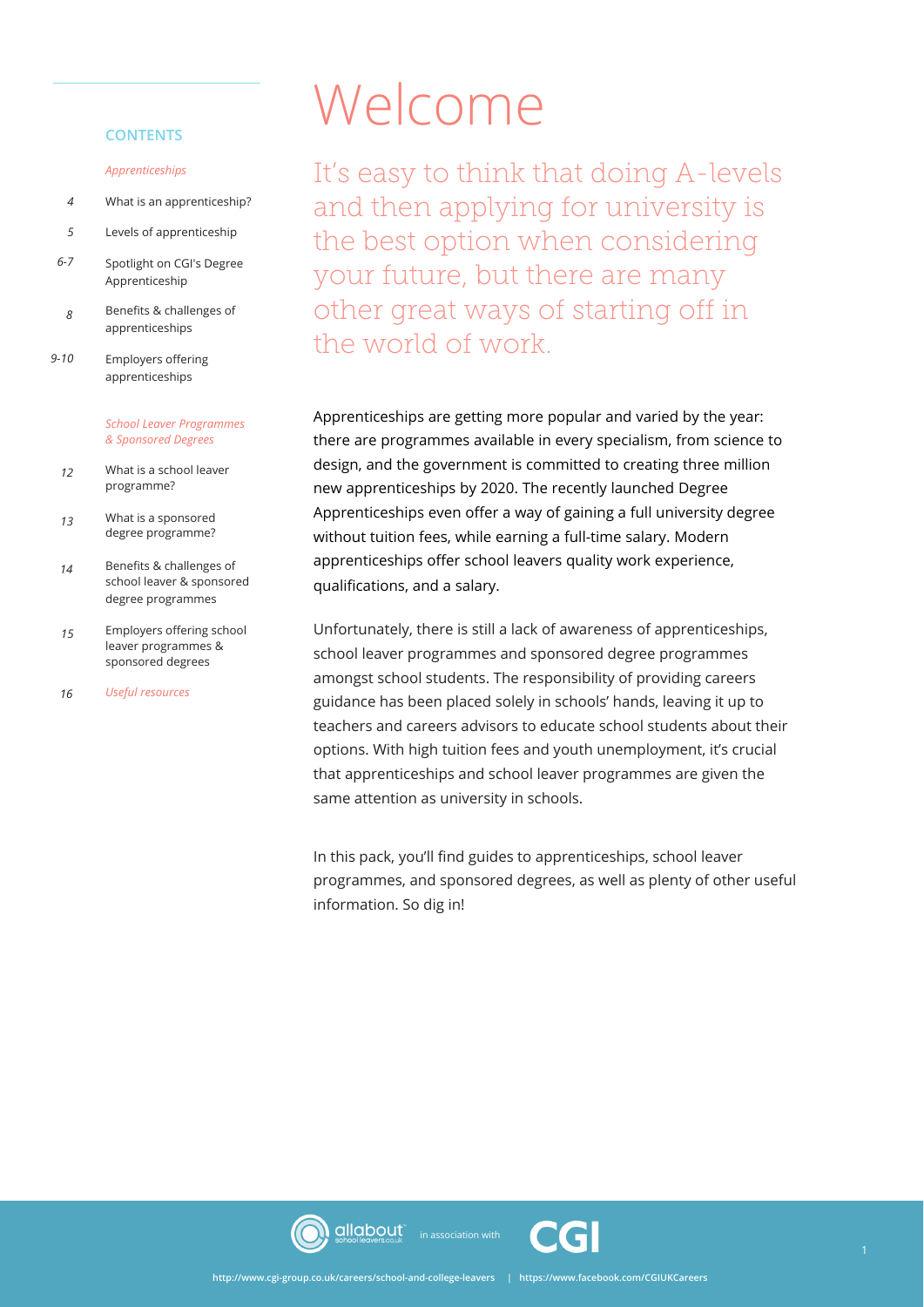#### *In association with:*

# CGI



*A word from... Karen Townsend, Human Resources Vice President at CGI*

CGI offers a world of opportunity. We're a global company, so you'll benefit from the wide range of resources and experiences a company our size can offer as well as the local support you will receive from the student community. You will work on our real live projects meaning you can shape and develop your career, choosing diferent roles and career paths and across our diferent business units.

At the same time, you'll be part of a unique culture that gives you the freedom to innovate, to make decisions, to achieve your full potential and to develop your own career. We also believe your success is directly linked to the success of CGI – so much so that through our Share Purchase Plan you become an "owner" of CGI through purchasing CGI shares on the open market, with the added benefit of CGI matching your contribution up to 3% of salary.

For all of our school and college leavers we offer permanent, full-time careers so there is no worry about finding a job when you complete the programme. We also cover all tuition or training fees and the resources you need such as books and materials. When you join the company you are also given a laptop and mobile phone. You can use your laptop for your studies and training. So you have everything you need to get started!

During the programme you will beneft from a dedicated People Manager, buddy and mentor as well as frst-class training and development, including the opportunity to train for professional qualifications.

CGI's Degree Apprenticeship key information:

- Earn while you learn!
- Starting salary of £14,000
- A permanent full-time job to grow your career
- All tuition fees paid for
- Employee benefts, including Private Medical Scheme & Share Purchase Plan
- All the support you need to succeed!

*cgi.com/careers*





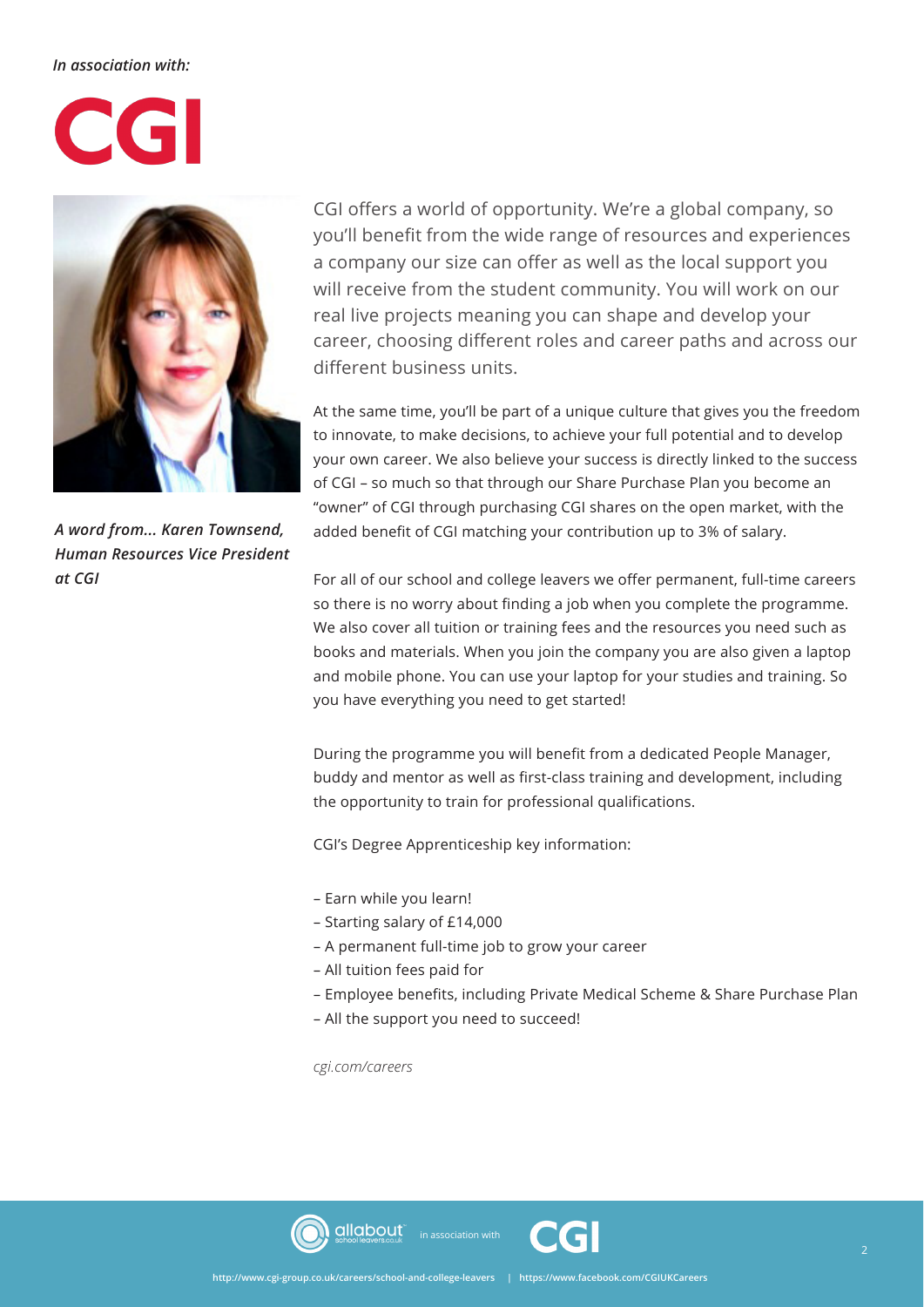*In association with:* 

**CGI** 

# Apprenticeships

- What is an apprenticeship?
- Levels of apprenticeship
- Spotlight on CGI's Degree Apprenticeship *6-7*
- Benefits & challenges of apprenticeships Apprenticeship wage *8-9*
	- Employers offering apprenticeships

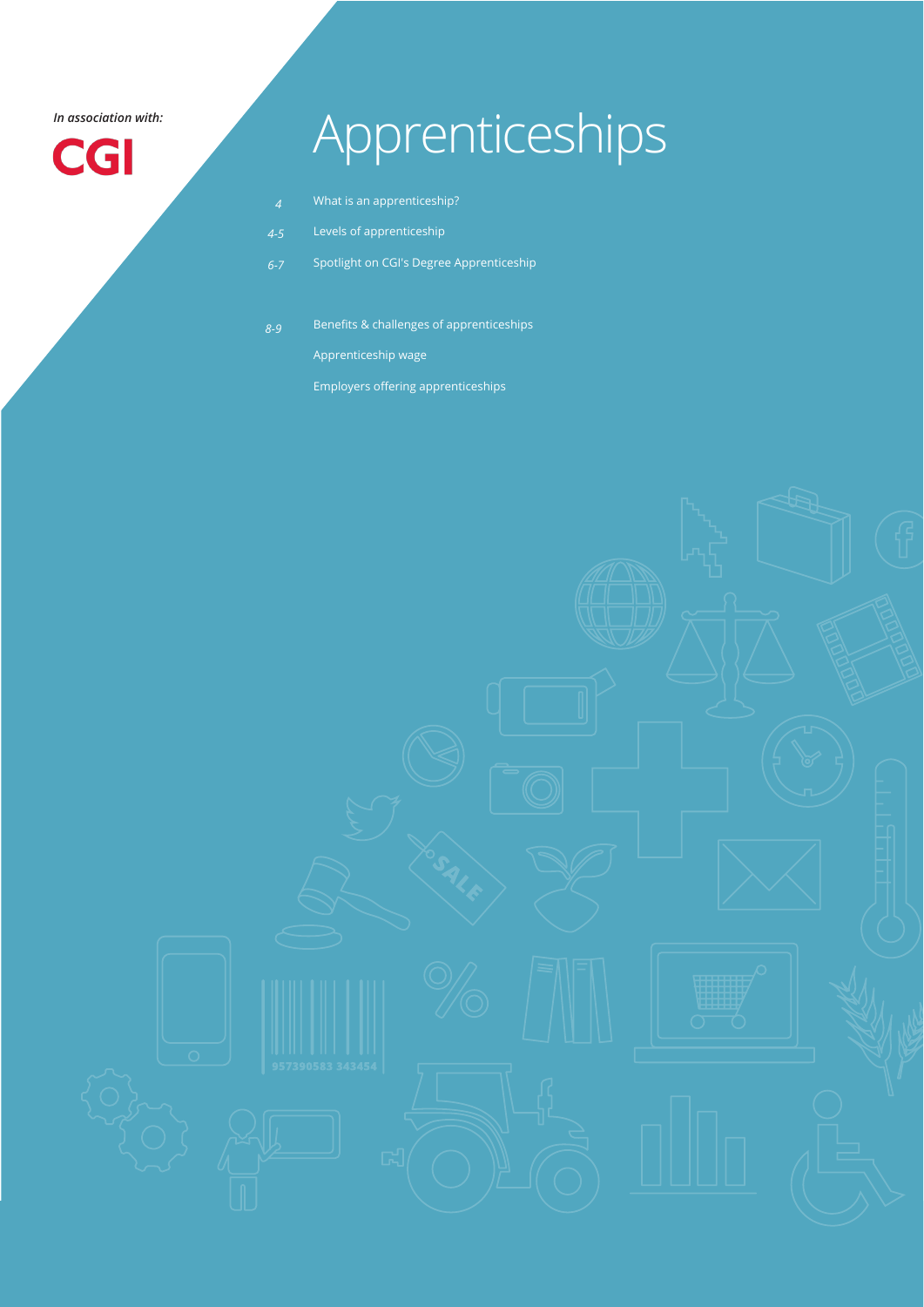#### **QUICK FACTS**

Apprenticeships are work-based training programmes that equip apprentices with nationally recognised vocational qualifcations and work-ready skills

Nationally recognised apprenticeships must follow an accredited framework.

Apprenticeships aren't just found in traditional apprenticeship heartlands, like engineering and construction. There are apprenticeships in as diverse industries as law, business, health, digital media and finance.

There are four levels of apprenticeship in England: Intermediate, Advanced and Higher, and the new Degree Apprenticeships

Apprentices are entitled to a national minimum apprentice wage of £3.30 an hour, but some employers will offer considerably more.

#### **POPULAR SECTORS FOR APPRENTICES UNDER THE AGE OF 19:**

- Business, Administration & Law
- Retail & Commercial Enterprise
- Engineering & Manufacturing
- Health, Public Services & Care
- Construction

#### **What is an apprenticeship?**

An apprenticeship is a work-based training programme. It aims to equip the apprentice with nationally recognised vocational qualifications and work-ready skills. Employers use apprenticeships to train new or current employees.

An apprenticeship programme is a mixture of both on-the-job and off-the-job training that is provided entirely by the employer or through a partnership with a learning provider. Most apprenticeships usually last between one and four years, and are open to those over the age of 16.

#### **Types of apprenticeship**

Nationally recognised apprenticeships must follow accredited frameworks, which have been developed by Sector Skills Councils working in conjunction with industry representatives. Frameworks are designed to make sure apprentices are given training relevant to their employer's industry.

Apprenticeships aren't just for those interested in construction or engineering, they can be undertaken in a huge number of different sectors and industries, from agriculture, law and accountancy to education, retail and marketing. The National Apprenticeship Service's website has details of all the types of apprenticeship and it's worth checking out Sector Skills Councils to find out about new apprenticeship frameworks.

#### **Levels of apprenticeship**

There are four different levels of apprenticeship, suiting different people and industries: Intermediate, Advanced, Higher and Degree.



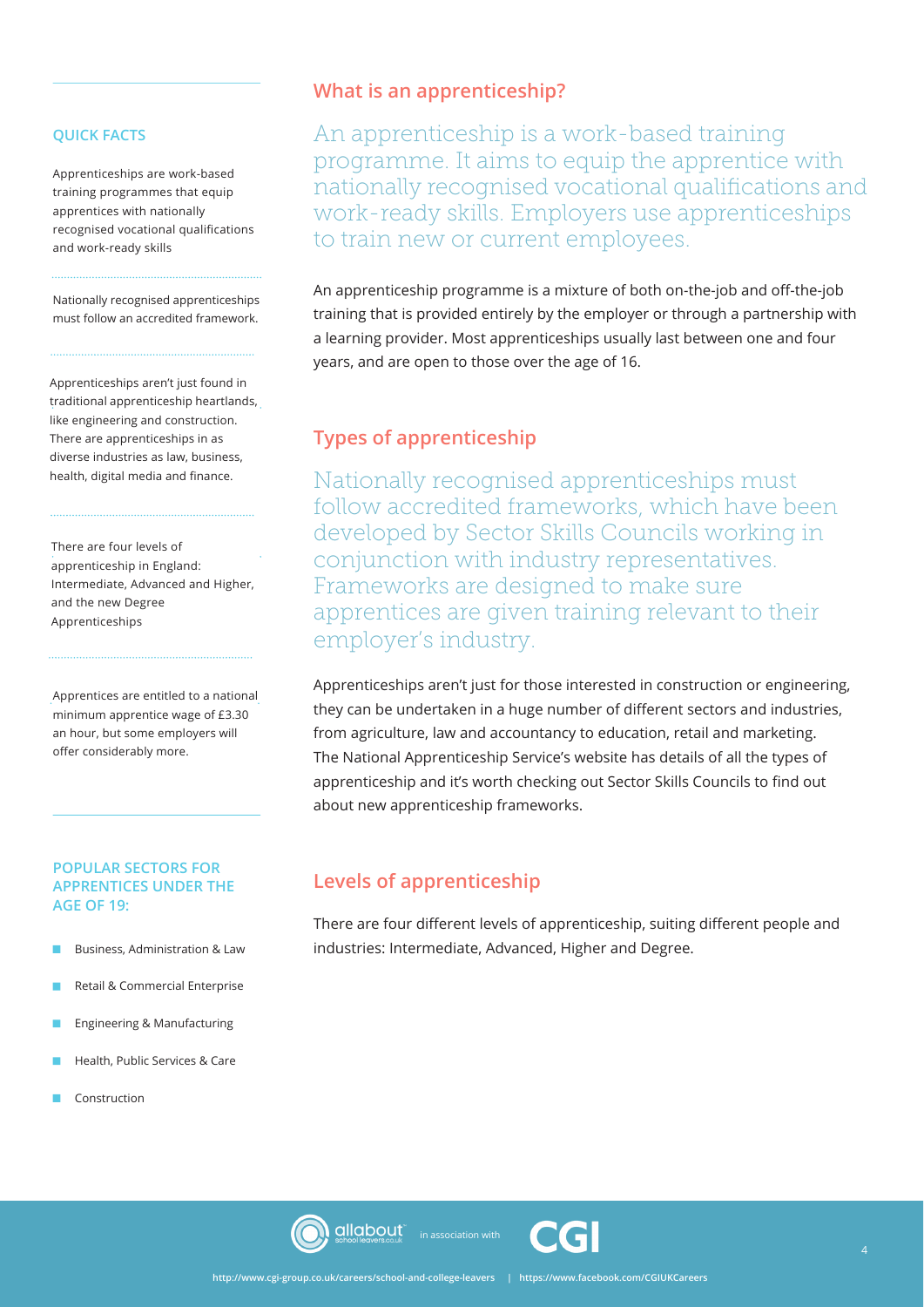#### **FINDING A QUALITY APPRENTICESHIP**

Although by no means widespread, there are some apprenticeships that are low quality. It's hugely important that school students are given guidance to help them weed out the sub-par apprenticeships. Here are some pointers:

Is it accredited by the National Apprenticeship Service or an equivalent national apprenticeship body? Has it been developed with a Sector Skills Council?

Are the qualifications offered well respected within the industry?

Does the apprenticeship aim to develop core academic skills, as well as vocational skills?

Is there a clear career progression route?

Does the company have a history of taking on apprentices after they finish their apprenticeship?

#### **APPRENTICESHIPS IN THE REST OF THE UK**

Scotland has apprenticeship frameworks or Levels 2 to 5: the Modern (Level 2 and Level 3), Technical (Level 4) and Professional (Level 5). Northern Ireland has Level 2 and 3, as well as Higher Level Apprenticeships from Level 4 upwards. Wales has frameworks for Levels 2 to 7: Level 2 is called Foundation, Level 3 is Apprenticeship and Levels 4, 5, 6 and 7 are Higher Apprenticeships.

## **1. Intermediate Apprenticeships**

Intermediate Apprenticeships are the first level of apprenticeships and the most popular. In 2015/16 the highest number of apprenticeship starts was for Intermediate apprenticeships, with 291,330 starts.

*Typical entry requirements:* Usually two or more GCSEs (grades A\*-C) or equivalent. Alternatively, applicants might have to do numeracy/literacy tests. *Qualifications and training:* National recognised vocational qualifications at Level 2, equivalent to five GCSEs (grades A\*-C), and, in some cases, a relevant knowledge-based qualification. Improve skills in English, Maths and ICT.

dia anala anala ana

### **2. Advanced Apprenticeships**

Advanced Apprenticeships are a step above Intermediate Apprenticeships, and are designed for more challenging roles and developing advanced skills. There were 190,870 Advanced Apprenticeship starts in 2015/16.

*Typical entry requirements:* Five GCSEs (grades A\*-C) or equivalent, or an Intermediate Apprenticeship.

*Qualifications and training:* National vocational qualifications at Level 3 and a relevant knowledge-based qualification. Completing an Advanced Apprenticeship is equivalent to gaining two A-level passes.

## . . . . . . . . . . . . . . . . . **3. Higher Apprenticeships**

These are a great alternative to university. In 2014/15, 20,000 people started a Higher Apprenticeship; more than doubling the numbers of the previous year.

*Typical entry requirements:* A minimum of two A-levels or equivalent, or an Advanced Apprenticeship, potentially higher for a Degree Apprenticeship. *Qualifications:* Level 4, 5 or above qualification. In some cases, a knowledgebased qualification such as a Foundation Degree, HND or HNC .

# **4. Degree Apprenticeships**

Degree Apprenticeships offer full bachelor's or master's degrees – without the associated student debt – as well as paid workplace experience. split your time between university study and the workplace and will be employed throughout your studies, earning a wage and getting real on-the- job experience in your chosen profession.

*Typical entry requirements:* A minimum of two A-levels or equivalent, or an Advanced Apprenticeship, potentially higher for a Degree Apprenticeship. *Qualifications:* Levels 6 (bachelor's degree) and 7 (master's degree).



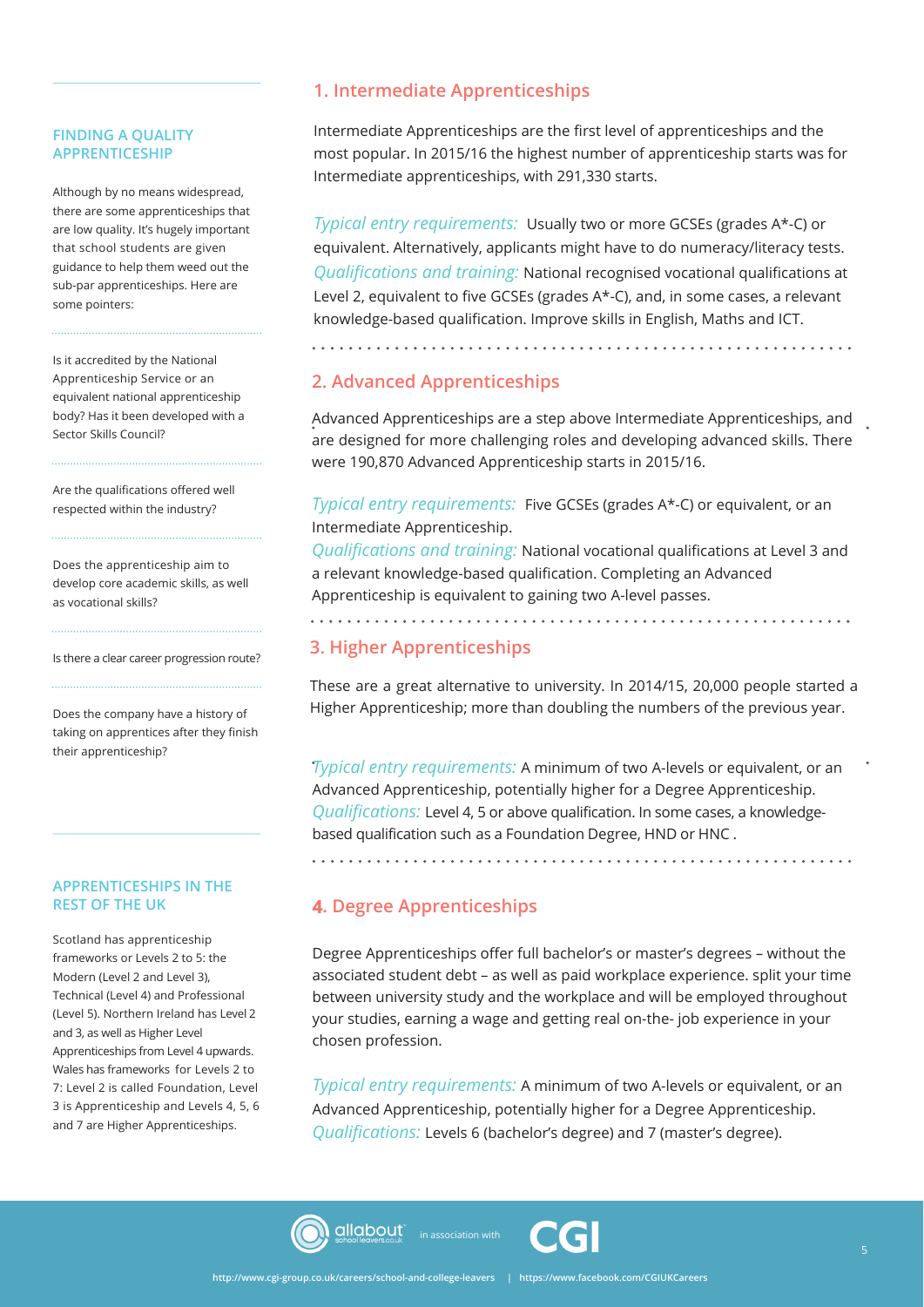# **Spotlight on CGI's Degree Apprenticeship** We take a look at one of the most exciting school leaver opportunities out there, and get the inside view from those who have experienced it.

 $\mathcal T$ ith tuition fees rising along with concerns around graduate unemployment, there has never been a better time to consider an alternative to the standard university degree. There are plenty of great options, from apprenticeships to school leaver programmes and sponsored degrees, all offering top quality education and training, as well as the advantages of workplace experience. One such programme is the award-winning CGI Degree Apprenticeship.

This scheme offers the chance to gain a degree, debt free, while kick-starting your professional career and earning a competitive starting salary. Apprentices on the CGI programme focusing on Business Management and Project Management spend three years studying towards an honours degree at the University of Winchester one day a week and developing their careers at CGI's Reading or Leatherhead offices the rest of the week. There are also opportunities to study at Glasgow Caledonian University one day a week (for those taking Computing) with the other four days based in CGI's Glasgow office, on a four year programme.

"I knew I was fully capable of going to university, but I also wanted to start my career and earn money. That's when I came across CGI's Degree Apprenticeship and got the best of both worlds!"

Those studying at Winchester are awarded a BSc in Digital & Technology Solutions, and those at Glasgow a BSc in Computing. All benefit from a seriously competitive starting salary, fully paid tuition fees and all the support you need to succeed.

But the degree is just one aspect to CGI's programme: students also work at the company as valuable employees, developing skills and trying out diferent roles, in a real-life work setting. This is unique to a programme like CGI's, a flexibility that it is not available to people who go straight into work, either after school or graduating from a standard degree. "From my two years working at CGI, I've identifed a career path I'd like to follow. When I started working, I had no idea what I wanted to do," says Amelia, one of CGI's Degree Apprenticeship students.

"But after working on a variety of projects, I've found I really enjoy data architecture and would like to pursue this. Plus, it's really motivating to know what you're working on is going to go out into the real world."

This real world work is also paid well, with those on the CGI programme earning a competitive salary of £14,000, as well as having study expenses covered. "I applied for this scheme because I wanted to start earning money straight away but also wanted to further my education with a degree," says Matt, a CGI Test Analyst. "So this scheme seemed ideal for someone in my situation."

Lucy, another CGI apprentice, agrees that it was this is what attracted her to the scheme: "I knew I was fully capable of going to university, but knew I'd be going for the sake of going, not because I needed to. I also wanted to start my career and earn money – so wasn't sure what to do. That's when I came across CGI's Degree Apprenticeship and got the best of both worlds!"

As well as the combination of learning and earning, the programme offers plenty of support as trainees develop. Each has a designated People/Career Manager to help with career development, as well as a Senior Mentor who supports university studies and networking



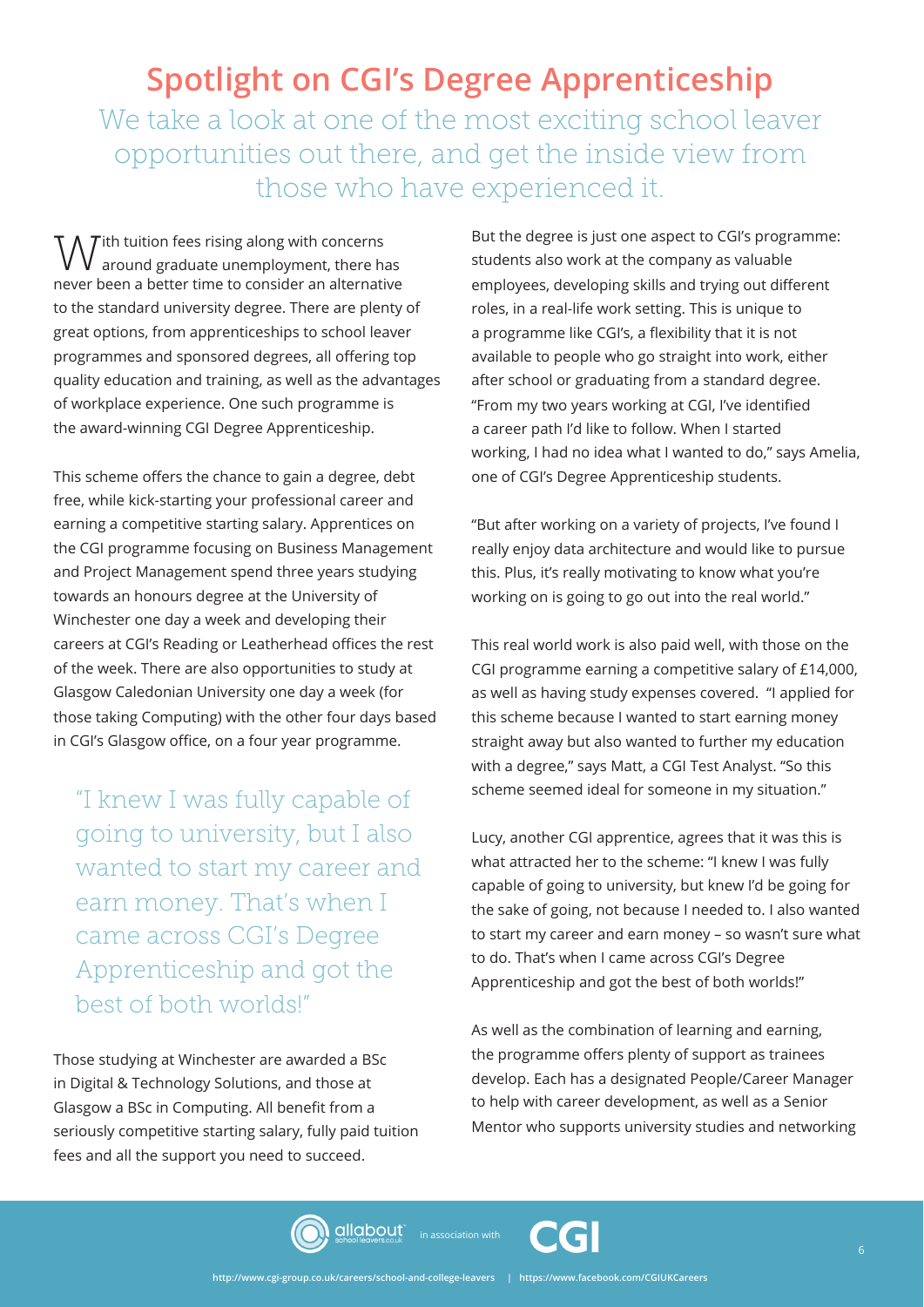within CGI, plus a 'Buddy' – a current or graduated CGI apprentice to help with anything else they may need.

Emma, a CGI Security Technical Project Manager, relocated 300 miles from home in Merseyside to Reading, and experienced frst-hand how efective CGI's support system is. "When I frst moved I found it difficult to settle in - I had no family or friends down here and everything was new," she remembers. "But I was assigned a buddy...as I got more involved in my project, and my network at work started to expand, I started to settle, and now I see Reading as my home."

Students are also fully supported in finding their own unique skills at CGI: they work on particular projects, which means they're never doing the same thing twice and have diferent roles across various projects. Matt, Test Analyst, has experienced this variety first-hand, and it has led to him figuring out what career he wants to pursue. "When I first joined CGI I was working in the UK Communications team, organising events and writing articles to be published in UK communications newsletters," he says.

"After working in this role for a few months I moved onto the HR Transformation project where I gained experience as a Test Analyst. I had always been interested in what a Test Analyst did and after just a month, the Project Manager asked me if I could take lead in the testing role for one of the projects. This showed me that if I worked hard in the roles I pursue, then managers will recognise my dedication and enthusiasm, and would push me into bigger and better roles."

This real-life experience really increases trainees' employability, which is especially crucial today: research shows standard degree graduates are struggling to find jobs to match their new qualifications. In 2015 it was revealed that a third of working graduates had taken jobs as cleaners, office juniors and road sweepers. Almost 16,730 graduates were still out of work six months after leaving university.

Those on the CGI Degree Apprenticeship are able to buck this trend, making themselves extremely

employable and landing full-time jobs with CGI on completion of their courses. Previous apprentices have gone on to work in everything from Space and Defence, Cyber-Security to Project Management; they've worked on top-secret national security projects, sent satellites to Mars, and helped win multi-million pound projects.

"Speaking to my friends who just went to university, they are all really envious of the experience the CGI Degree Apprenticeship gave me," says James, another graduate of the programme. "Many of them are struggling to get a job doing what they want to do because they don't have enough experience. It's little more than twelve months since I graduated, and I'm now responsible for managing project teams, suppliers and budgets."

"There's no way I would have achieved all of this in such a short time if I'd gone to university and studied a regular degree."

A regular degree is not only expensive but also does not hone important real-life skills in the same way that a programme like CGI's does – which helps with future employability as well as with degree study. "While it was hard work, I think the degree programme has equipped me for life," says Lucy. "It makes the academic side much more 'real' – being able to write about current developments within the industry because you are working in it."

The proof that a programme like CGI's really does work for young people is in the outcomes experienced by those taking the course. James says: "The week after I graduated I was interviewing graduates who wanted to join CGI – there's no way I would have achieved all of this in such a short time if I'd gone to university and studied a regular degree." If you want to see success like this in your future, make sure to check out the CGI Degree Apprenticeship.



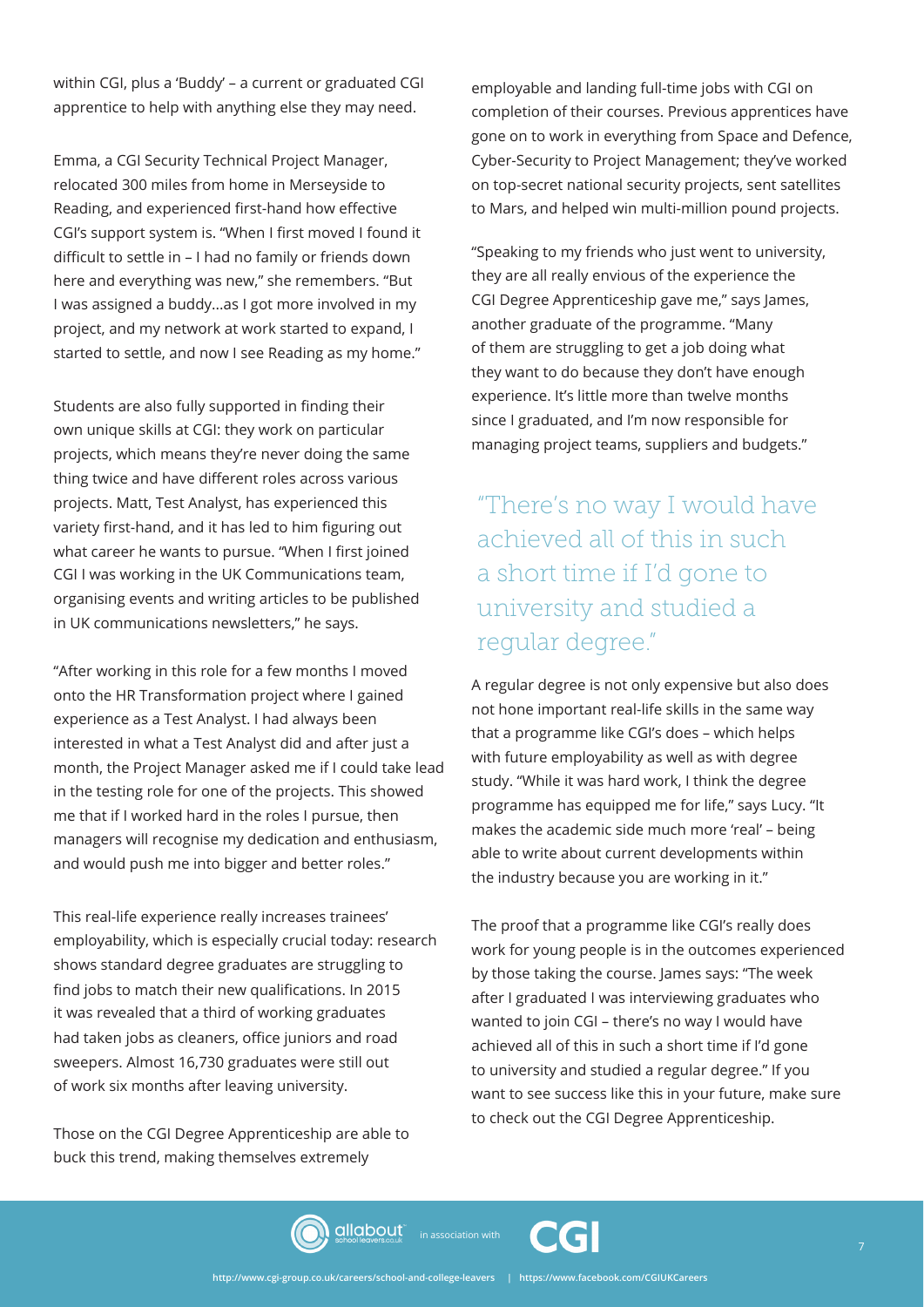# **Benefits of apprenticeship**

- 1. Apprenticeships are training programmes which give young people the opportunity to work (literally) towards a qualification. They are designed to help apprentices gain the skills and knowledge they need to do well in the world of work.
- 2. Apprenticeships help develop school leavers' experience in the working world and show employers that they can 'hit the ground running'. Hands-on training gives them an excellent chance to put their skills into practice.
- 3. Apprentices earn a salary and, in most cases, their training and learning is subsidised by their employer or the government. That means no tuition fees, and, hopefully, no debt.
- 4. Choice. There are over 200 different types of apprenticeships. So whether school leavers want a career in business, media, marketing, engineering or construction, there's something for everyone.
- 5. It is possible to gain higher qualifications through apprenticeships, such as HNCs, HNDs, foundation degrees or undergraduate degrees.

## **Challenges of apprenticeships**

- 1. An apprentice's starting salary might be much lower than that of a graduate. The minimum wage for apprentices is only £3.40 an hour (rising to £3.50 in April 2017). However, that is the rock bottom rate; many apprentices earn more than this. Industries like finance and accountancy do tend to pay more.
- 2. Not all careers have an apprenticeship route. An undergraduate degree will be an essential requirement for certain careers, particularly in areas such as medicine and science.
- 3. If the student does want to gain a higher qualification through an apprenticeship, it might take much longer and the range of courses they'll be able to study might be more limited than if they applied with A-levels.
- 4. They might find that they'll miss out on the added benefits of staying in full-time education and the depth of learning that a degree offers.
- 5. Starting salaries for graduates tend to be higher in 2016 the average graduate position starting salary was a whopping £30,000.

# **Apprenticeship Wages**

Apprentices are guaranteed at least £3.50 an hour – up from the current rate of £3.40 an hour – from April 2017, when a rise in the minimum wage is coming into effect. However, it's not uncommon to be earning in the region of £150 to £260 per week. That means apprentices can expect a salary range of between £4,940 and £14,000 a year, and sometimes more. The amount they will get paid depends on the level of skill they possess and the industry they choose. For example, some starting salaries for large engineering schemes are between £16,000 and £22,000. Apprentices under the age of 19 and those on an accredited framework will have their training costs covered by the government.



*"at least one in five young people to be undertaking an apprenticeship"*



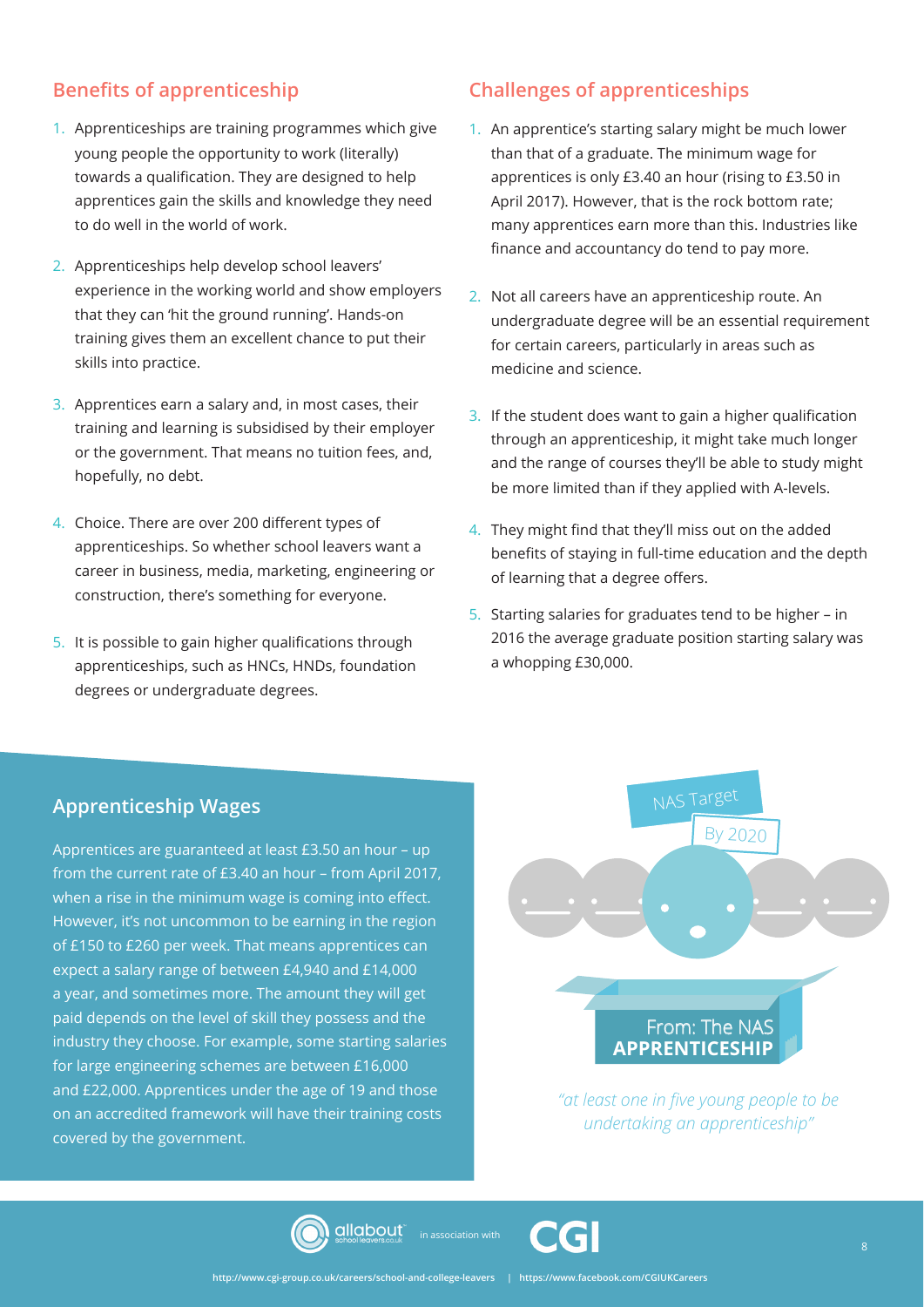

# **Employers offering Intermediate & Advanced Apprenticeship**

# *Intermediate Apprenticeships*

SS&L (Somerset)

Transport for London (London)

Superdrug (Nationwide)

JCA – TU Group (Shropshire)

Laing O'Rourke (Nationwide)

# *Advanced Apprenticeships*

Nestlé (Leeds/Derby)

Transport for London (London)

Severn Trent (Midlands)

BT (Nationwide)



(C

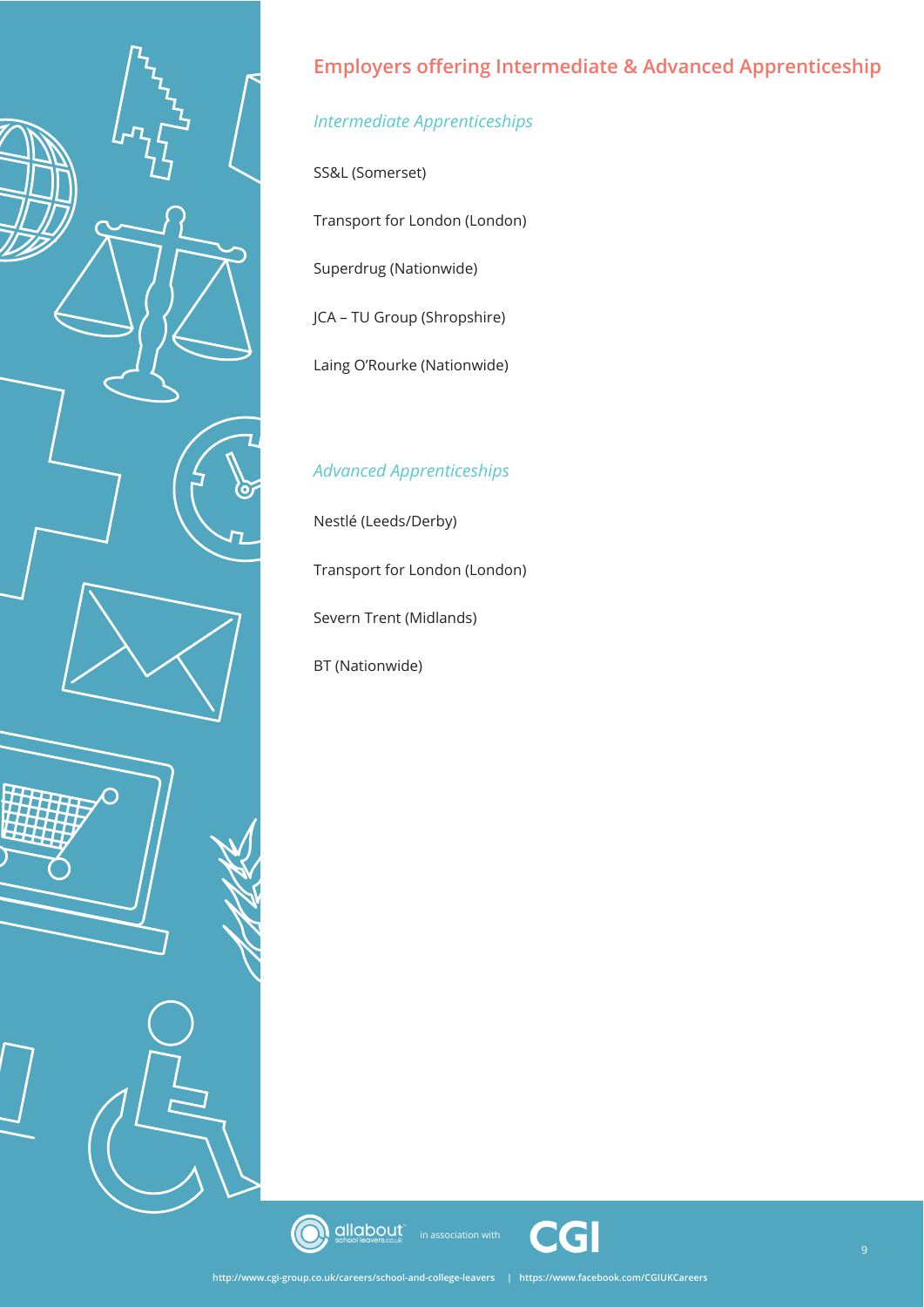

# **Employers offering Higher & Degree Apprenticeships**

# *Higher Apprenticeships*

SS&L (Somerset)

Transport for London (London)

Severn Trent (Midlands)

Fidelity (Surrey)

Deloitte (Nationwide)

Ashfords Apprenticeships (Exeter)

Eversheds (London/Leeds/Liverpool)

# *Degree Apprenticeships*

Severn Trent (Midlands)

Mazars (Nationwide)

Nestlé (London)

Santander (Leicester/Milton Keynes)

CGI (Reading/Leatherhead/Birmingham/Manchester/Bristol/Glasgow)

Goldman Sachs (London)

Ministry of Defence (Bristol)





in association with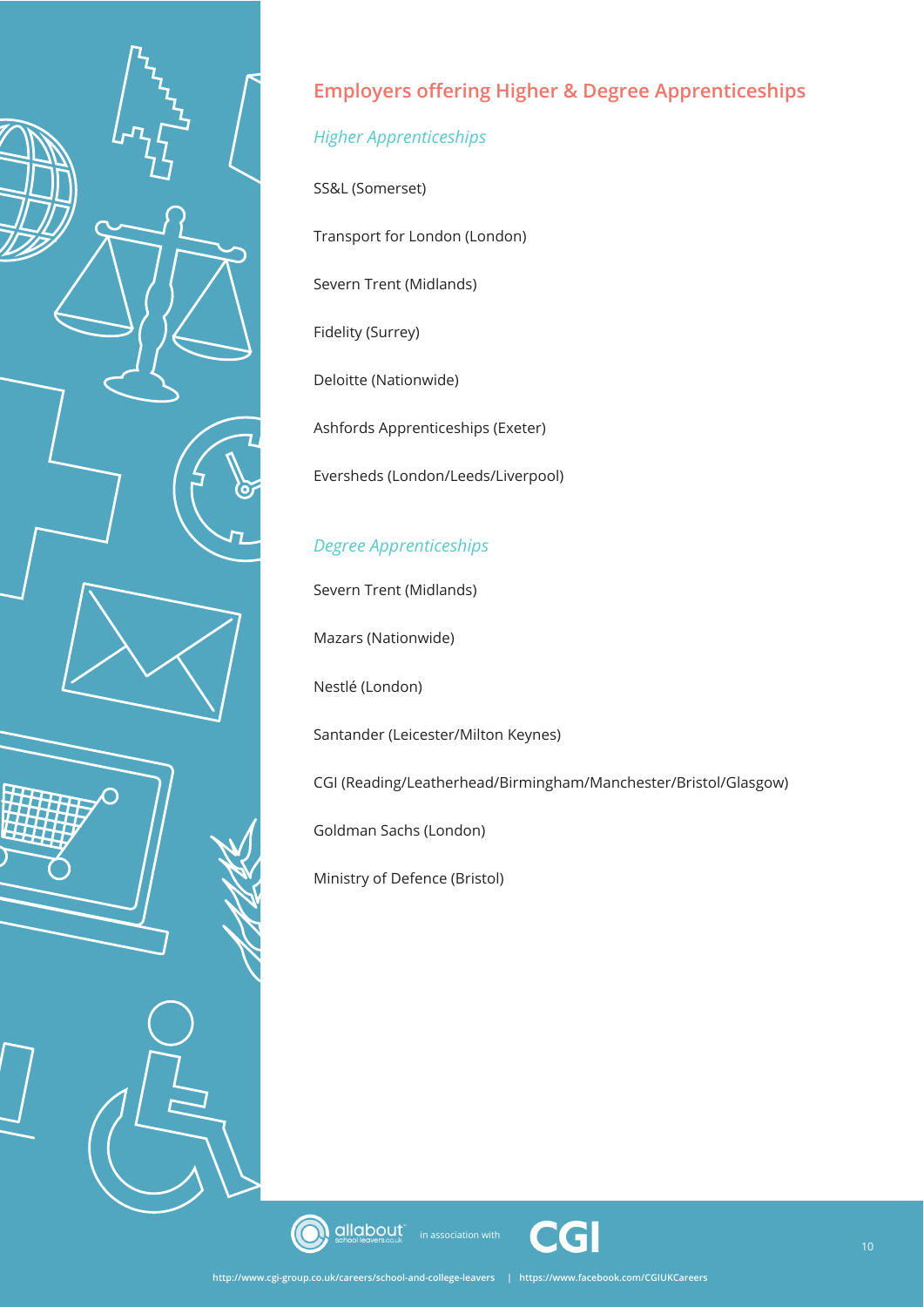*In association with:* 

# **CGI**

# School leaver programmes & sponsored degrees

What is a school leaver programme?

School leaver programme qualifications

What is a sponsored degree programme?

Entry requirements & salary

- Benefts & challenges of school leaver programmes & sponsored degrees
- Examples of school leaver programmes & sponsored degrees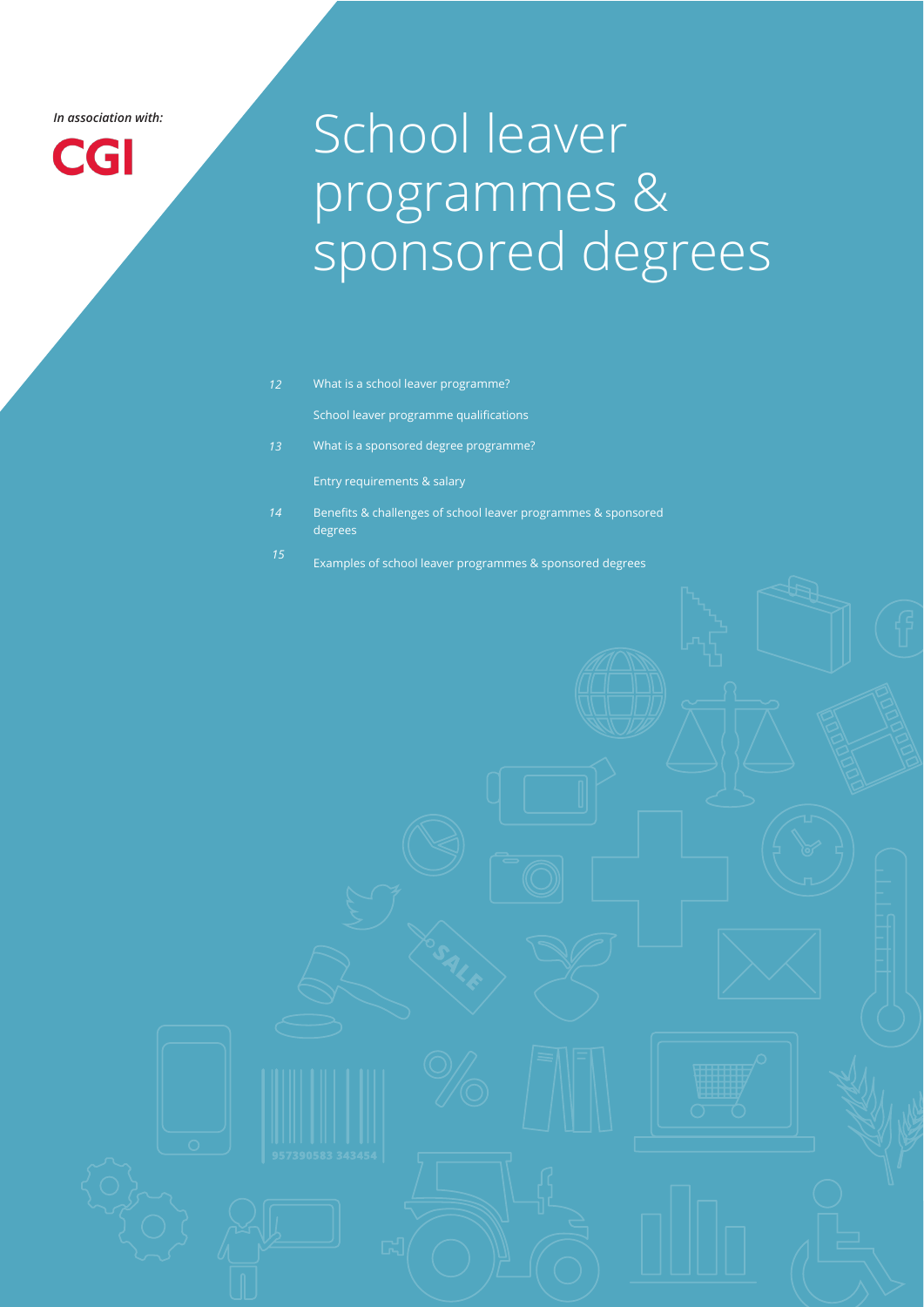#### **QUICK FACTS**

School leaver programmes are aimed at recruiting bright A-level students who might otherwise be considering going to university.

Many school leaver programmes offer school leavers the chance to work for a company whilst gaining a professional qualification and/or university degree.

Education and training might be subsidised or covered completely by the employer and the student might earn a salary too.

School leaver programmes typically ask for a minimum number of UCAS points.

#### **What is a school leaver programme?**

Most school leaver programmes are aimed at recruiting A-level students who might otherwise be considering going to university. They tend to be ofered by large companies in industries like accountancy, banking and finance, engineering, retail, hospitality and IT.

These schemes are usually intended for students who either want to avoid some of the cost of university education, or want to jump straight into employment. Many school leaver programmes offer school leavers the chance to work for a company whilst gaining a professional qualification and/or university degree. For companies, it's their chance to grow their own talent and encourage social mobility within the industry.

"School leaver programme" is a pretty fexible term and, from the range of diferent school leaver options available, it is evident that companies have interpreted it diferently. At the crux of a school leaver programme is the aim to attract bright, ambitious A-level talent to the company. Perhaps a better way to defne a school leaver programme would be a "high school graduate scheme". Largely, they look to provide trainees with a superior level of training and qualifcations than they might get through an apprenticeship, particularly an Intermediate or Advanced Apprenticeship.

#### **School leaver programme qualification**

School leaver programmes can last anywhere between three and seven years. It might seem like a long haul, but that's the time needed to gain some serious qualifcations. Some programmes are centred on attaining a Bachelor's degree or Foundation degree, while others might focus on the achievement of a professional qualification. A few will combine them both, offering their trainees the chance to obtain a degree and a postgraduate professional qualifcation, such as chartered accountancy or incorporated engineer status.



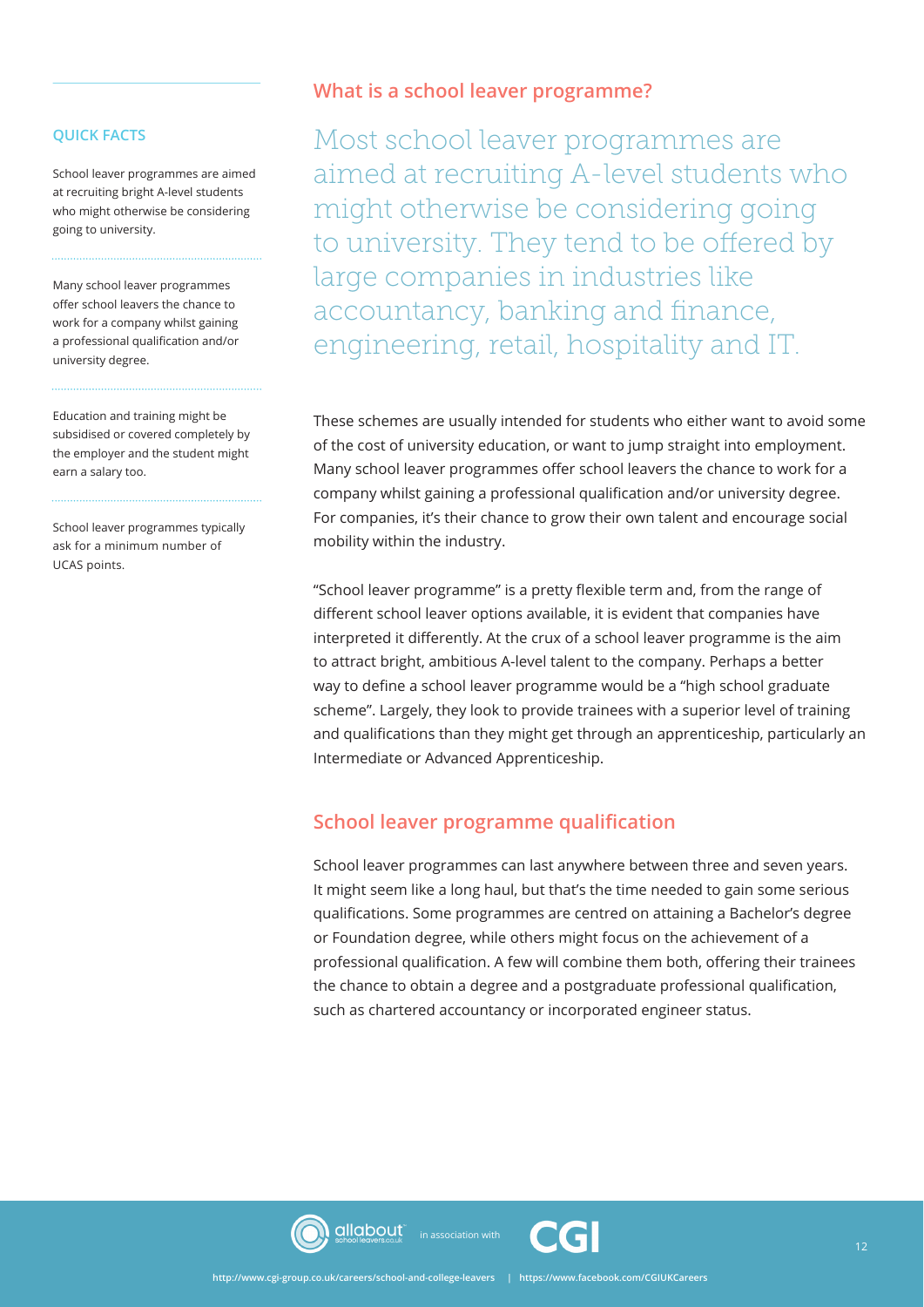### **What is a sponsored degree?**

Sponsored degree programmes are school leaver schemes that focus on trainees achieving a degree as part of the programme. There is huge variation between diferent programmes; some will be largely based at university, others in the workplace.

On some sponsored degree programmes, students are regarded as permanent employees of the company, as well as studying for

a degree at university. These schemes are often devised with a particular university, meaning that students take a specific course that is directly relevant to the employer. Students often study at university for one day a week and spend the rest of the time working at the company's offices.

Other sponsored degrees are devised by a group of employers and/or professional associations, and students spend more time at university. These are most common in industries like engineering and accountancy, usually for more vocational degrees. For these programmes, students might be sponsored wholly or partially (e.g. £1,000 for each year) and take an industrial placement or a summer placement with an employer in the group.

There are also less structured, more informal types of degree sponsorship. Some companies will offer sponsorship either to a small number of students on a degree course in the form of a scholarship or sponsor a promising student irrespective of their degree course and university; although, they might target students on particular courses.

Students have also been known to approach companies before they attend university in the hope of some form of sponsorship.

This is probably the most informal sponsorship programme of them all. The employer might cover a student's fees for part of their university education or give a one-off token amount to the student.

In return, students might take up a summer placement with the company, work with them after university or they might actually have no particular obligations towards the company at all.

Alternatively, some companies will sponsor students who stand out during their internships or placements with them, offering to cover their last year or two years at university and giving them a place on the graduate scheme or fasttracking their application to the interview stage.

#### **Entry requirements & salary**

Since school leaver programmes and sponsored degrees are positioned as an alternative to university, most employers usually specify a minimum number of UCAS points or A-levels in their entry requirements. This could be anything from requiring two A-level passes to asking for at least 340 UCAS points.

Starting salaries can be anywhere from around £14,000 to £24,000 a year – it depends on the industry. Otherwise, if the programme involves going to university and working for the company during placements, they might be paid on a weekly or monthly basis.





in association with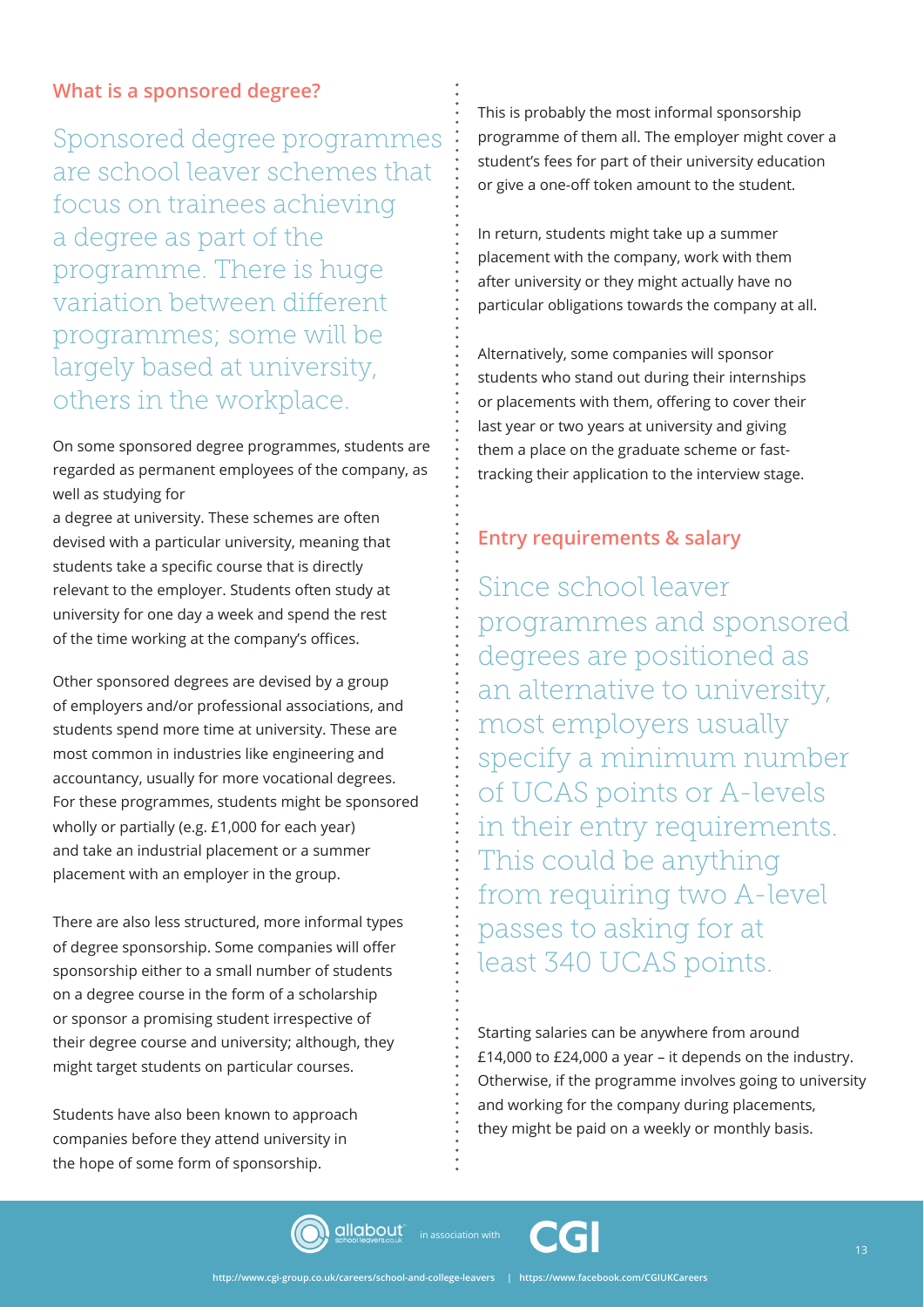#### **DID YOU KNOW?**

Employers often hold events where you can find out more about the programmes they offer, such as open evenings at head office, where people can find out more about a company's sponsored degree programme.

You'll fnd out how the scheme works and what sort of projects you could be working on, as well as meeting managers and representatives from the university the company works with and getting a first-hand account from undergraduates on the programme.

Graduates of sponsored degree programmes are often guaranteed a job offer on succesful completion of the course.

Previous CGI sponsored degree students (now a Degree Apprenticeship) have gone on to work in the company, on everything from Space and Defence to Bid Management, Cyber-Security to Project Management.

Most sponsored degree programmes are paid, the same as school leaver programmes and apprenticeship schemes.

#### **Benefits of school leaver programmes & sponsored degree**

- 1. Leap straight into the world of work; school leaver programmes and sponsored degrees combine work with higher education and/or professional training, and are often guaranteed a full-time job on successful completion of the scheme.
- 2. Avoid student debts. Education and training will be subsidised by the employer, and school leavers will receive a salary. It might not be a huge amount, but likely to be more than those on Advanced Apprenticeships. On school leaver programmes with large employers, for example, school leavers have been known to earn over £22,000 a year.
- 3. Get the most relevant qualifcations possible. The courses that form part of a school leaver programme or sponsored degree will be tailored to fit the job a trainee is doing, and the career path they will go on to follow.
- 4. School leavers don't necessarily have to sacrifce higher education and qualifcations for work. Most school leaver programmes either involve participants studying for a degree or a professional qualifcation, and a degree is (obviously) a central part of a sponsored degree programme.

#### **Challenges of school leaver programmes & sponsored degrees**

- 1. Choice of degree and university can be limited. Degrees that are part of school leaver programmes, and the courses offered on sponsored degrees, will be directly related to that employer's industry, and will most likely be vocational.
- 2. School leaver programmes are only really found in a few industries, such as engineering, finance, banking, manufacturing, hospitality, media and construction. They might present an excellent option if a school leaver wants to pursue a career in those sectors, but they aren't suitable for all careers.
- 3. Some school leavers might have to forego the "full" university experience. All school leaver programmes and sponsored degrees are diferent: some will only involve one year full-time at university, or students will have to study for their degree part-time – one day at university per week, for example.
- 4. There are currently only a small number of school leaver programmes and sponsored degrees, compared to apprenticeships, for example. Consequently, competition for places, particularly for the ones with the big employers, can be intense.



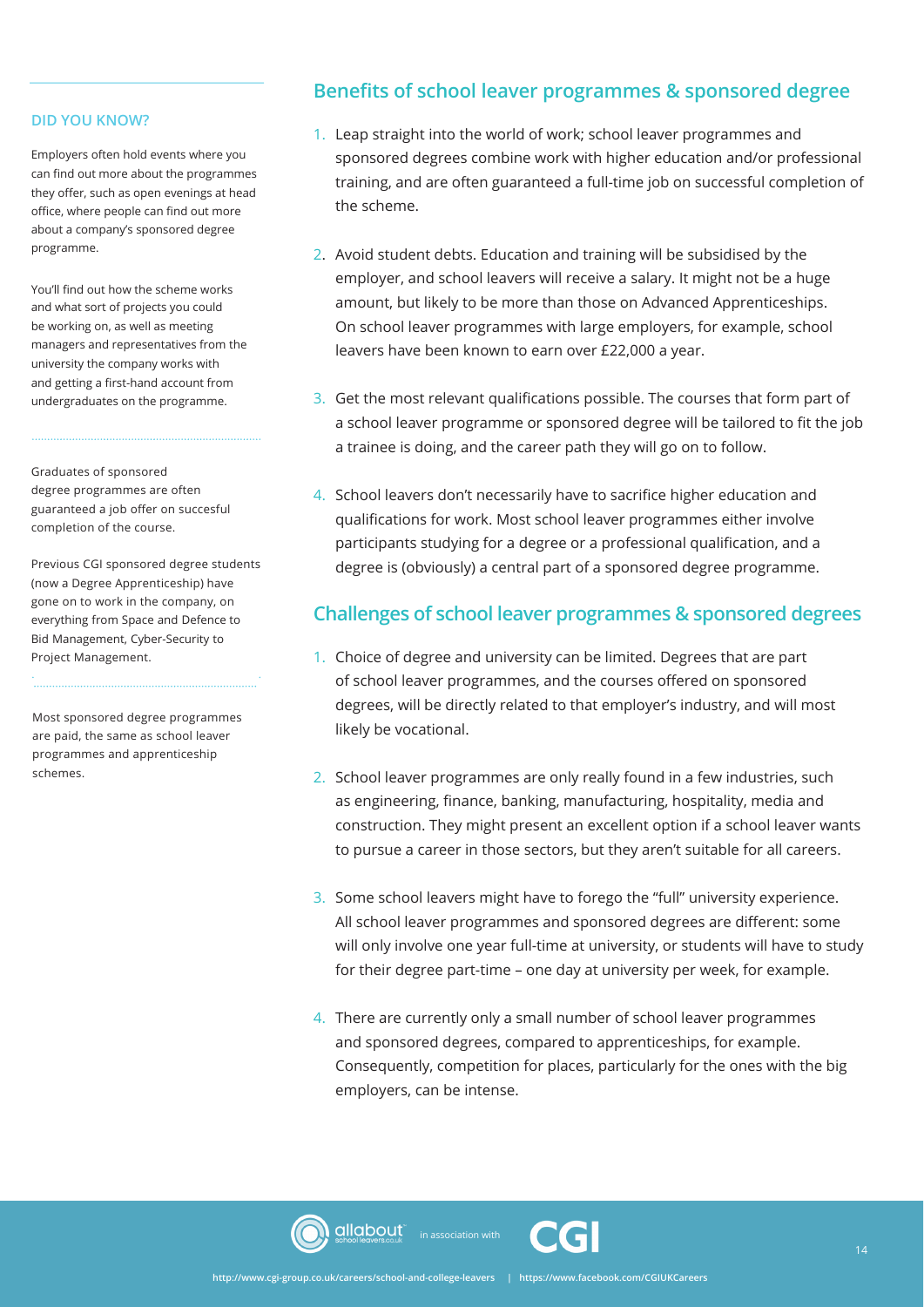

# **School leaver programme & sponsored degree employers**

# *School leaver programmes*

IBM (International)

National Audit Office (London/Newcastle)

PwC (Nationwide)

Aberdeen Asset Management (London/Edinburgh

# *Sponsored degree programmes*

Deloitte (Nationwide)

PwC (London/Reading/Newcastle/Nottingham)